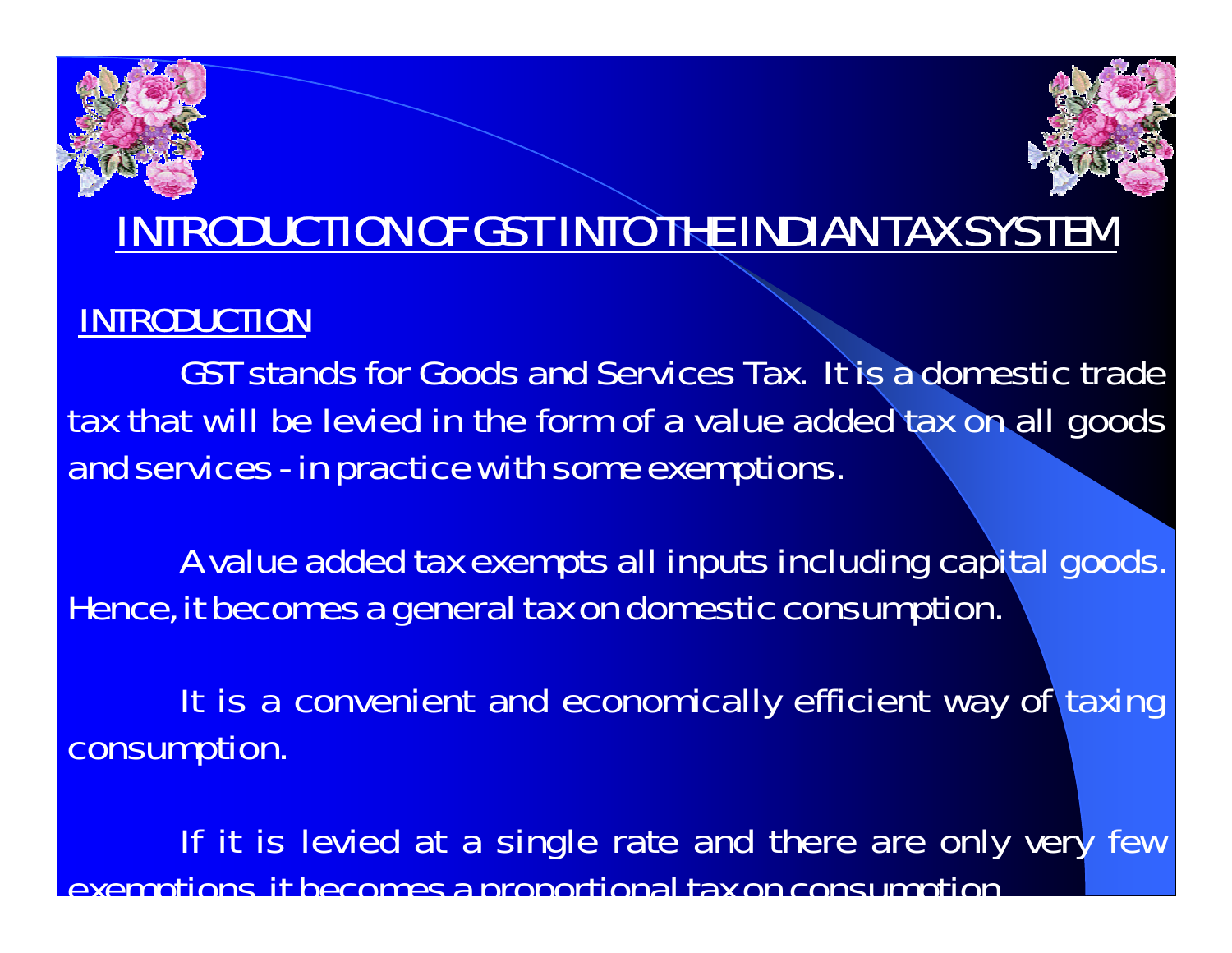

In order to ensure that the tax burden is distributed according to the consumption of different individuals, it must be levied on the basis of the principle of destination, that is to say that the tax on a good should go to the state in which the concerned consumer lives. This automatically takes place if the tax is levied at only the central level, or if the state is a unitary one with only one level of taxation.

In a federation, there are special problems to be solved if GST is to be levied at the level of the states as well as the federal government.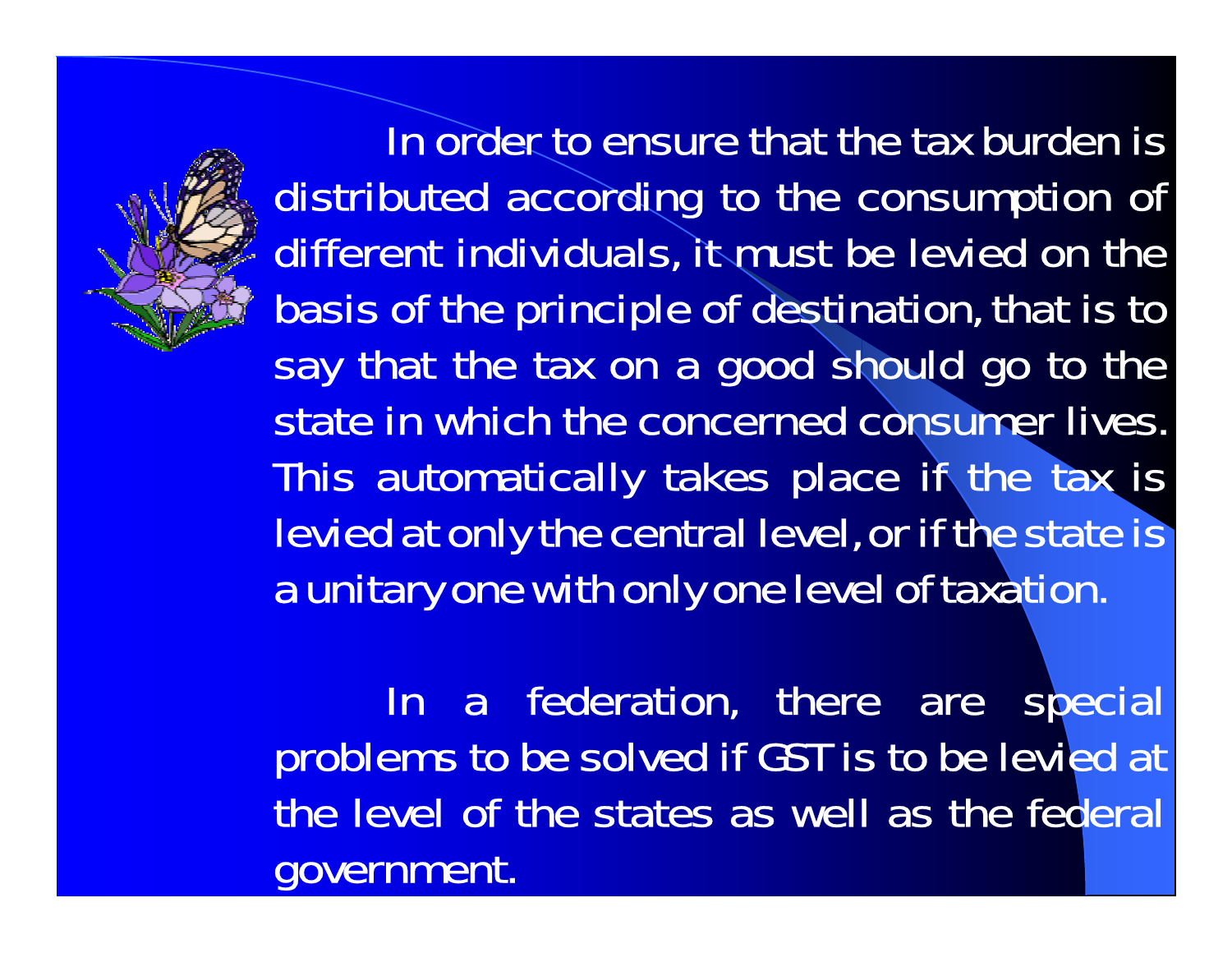There are two angles from which to look at the question: a) economic b) federal

Economic: ensuring the application of the principle of destination.

As far as goods are concerned, this can be done by granting zero-rating privilege for all inter-state sales. The precise location of the delivery of services is more difficult in the case of services rendered across different states.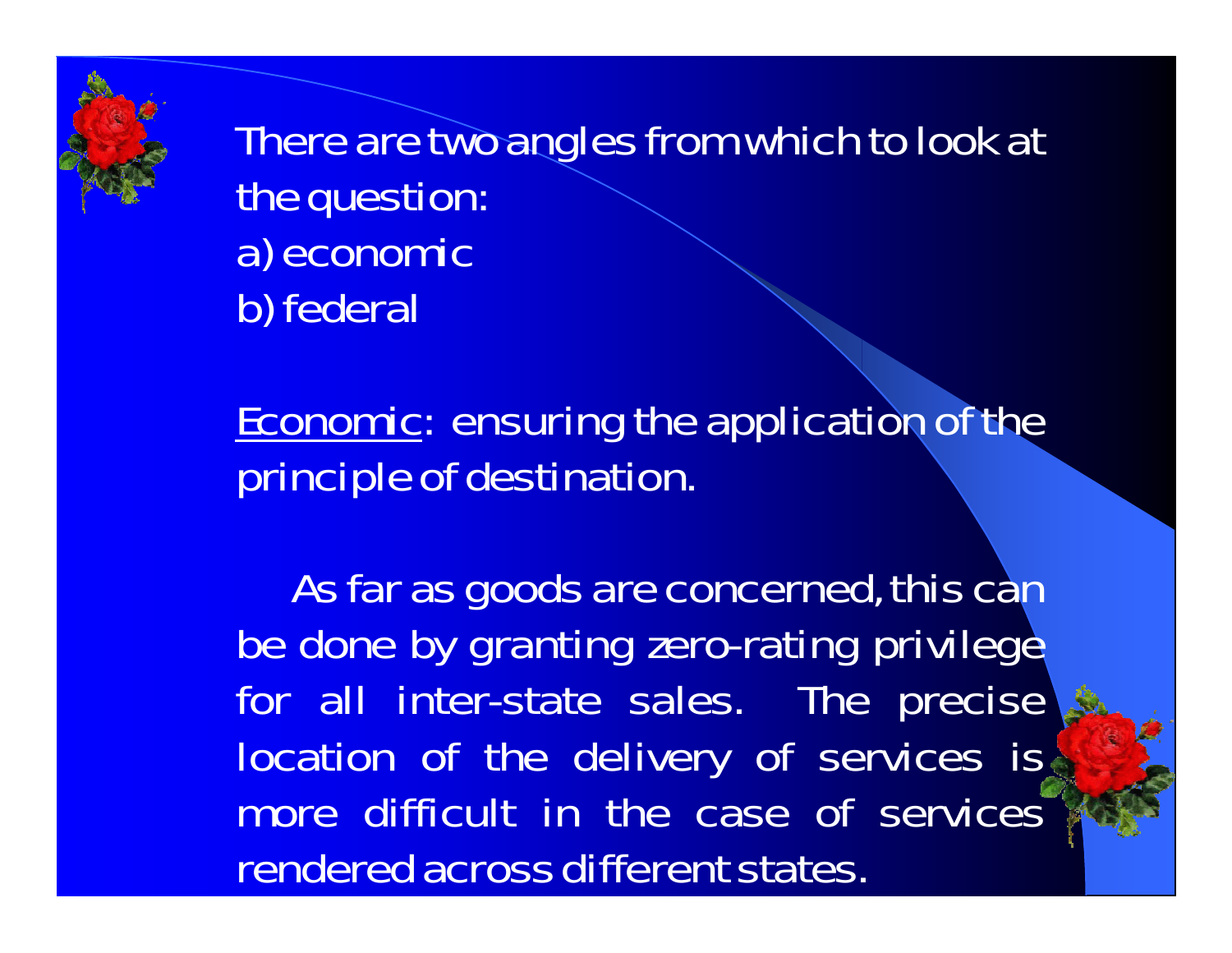### For example,

A railway traveler buys a ticket to travel from a station in State A. The Railways should pass on the amount to the State A, but the Railways might have paid taxes to State A on inputs bought there. These taxes must be deducted from what is collected on tickets bought from within State A. An elaborate system of accounting will be needed.

It would be of great benefit to the taxmen and the Railways, if GST on Railway Services were made a purely Central tax whose proceeds could be shared with the states. The same could be true of telecom services.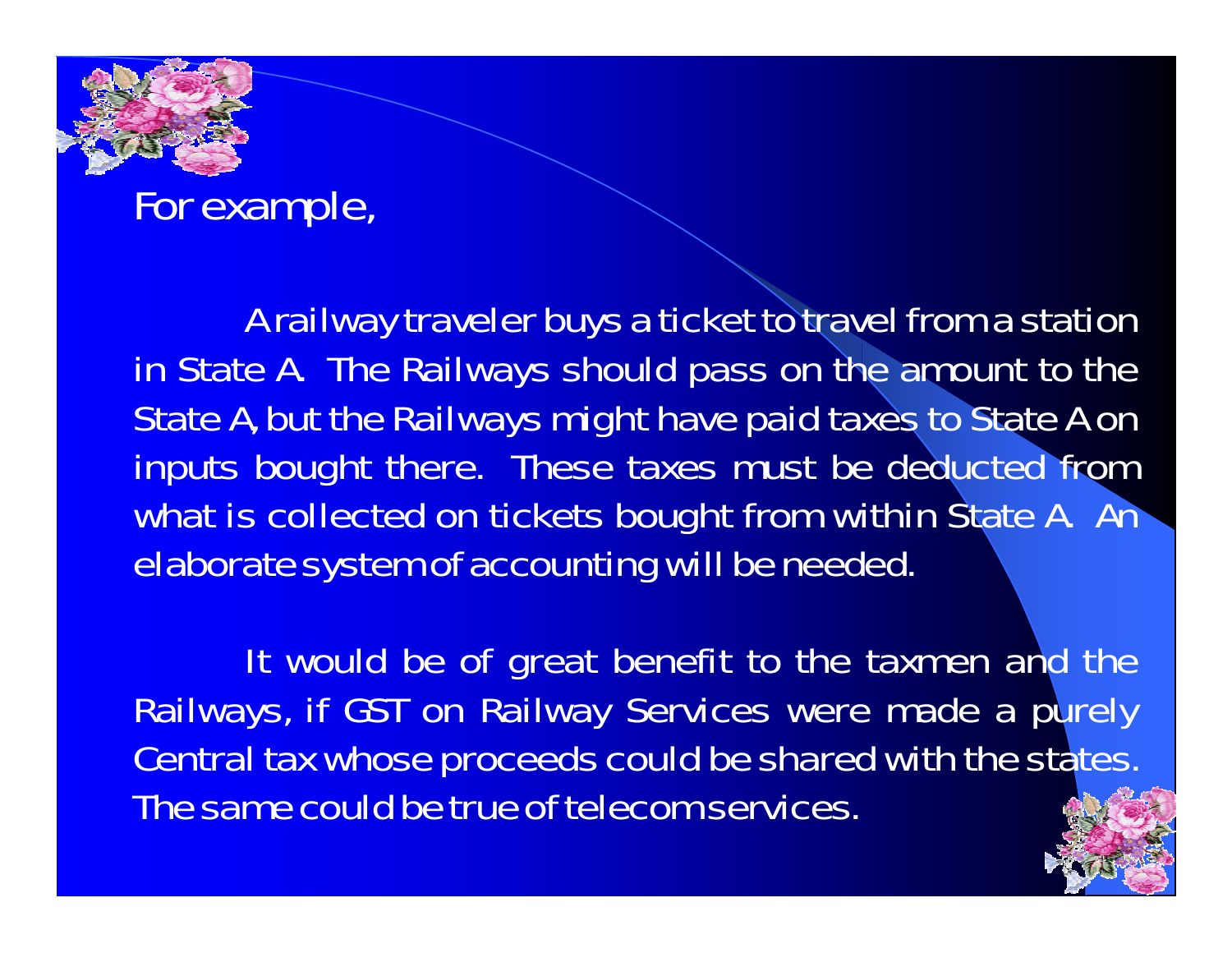#### Federal angle

In order that there is state autonomy, the states must have enough resources of their own. That is why the Constitution makers assigned to the central government only excises i.e. the central government could levy domestic trade tax only at the manufacturing stage.

The states are authorized to levy sales tax on goods at all stages. Income tax on non-agricultural income can be levied only by the central government.

Thus, the distribution of taxing powers between the Central government and the states is evenly balanced, by providing the central government with some money to be transferred to the states.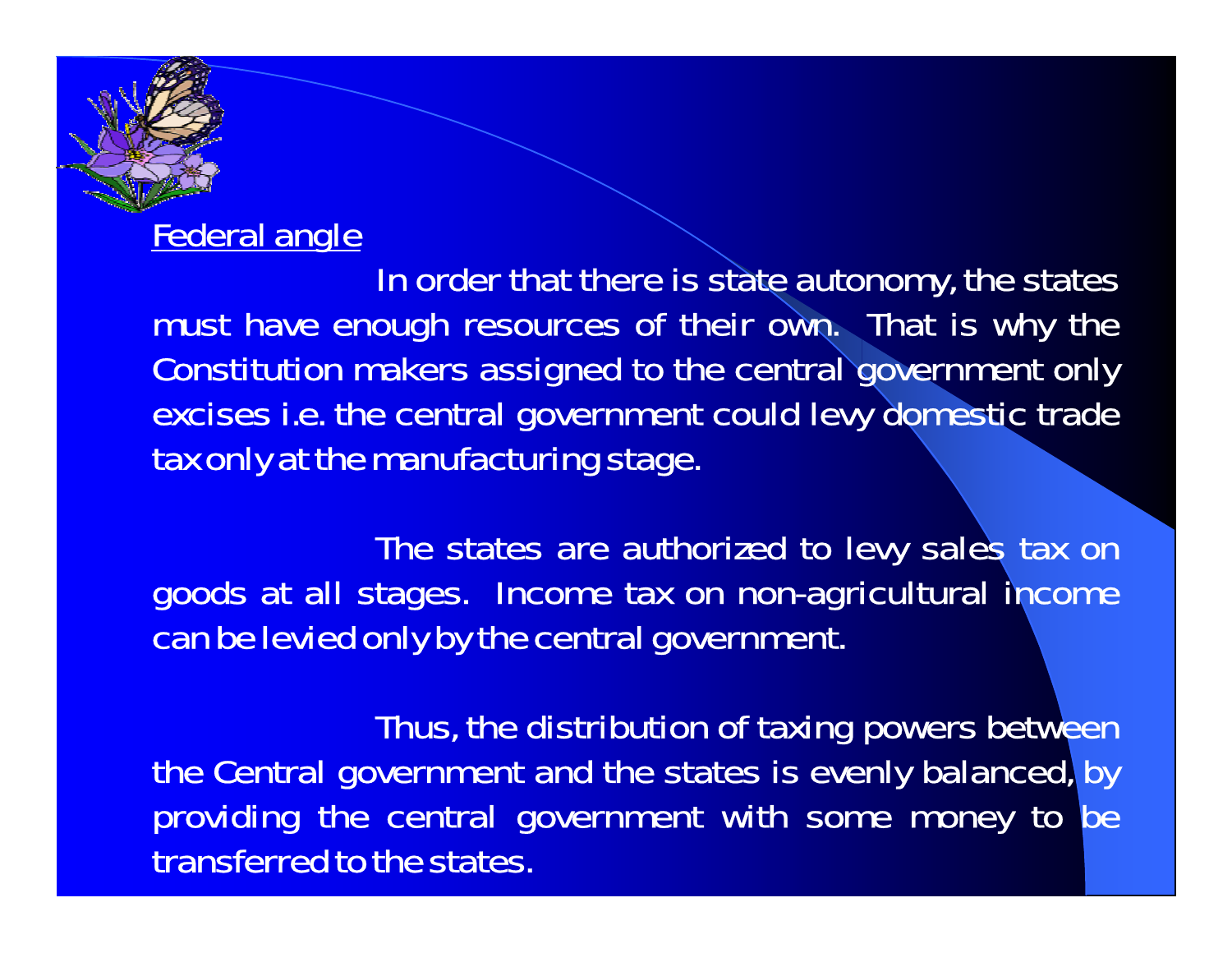The introduction of a single GST at the Central level, absorbing the state VATs into it would destroy state autonomy.

A single GST along the lines suggested by the Vijay Joshi Task Force is not advisable.

In tax matters, where inter-governmental relations are concerned, we should not look for perfect solutions. Practicability is a criterion that needs to be kept in mind.

There is one other aspect: The states have been given the power to levy taxes only on a few services such as the passengers and goods tax. As part of the introduction of GST, they wish to be given the power to levy tax on all services along with the Central government.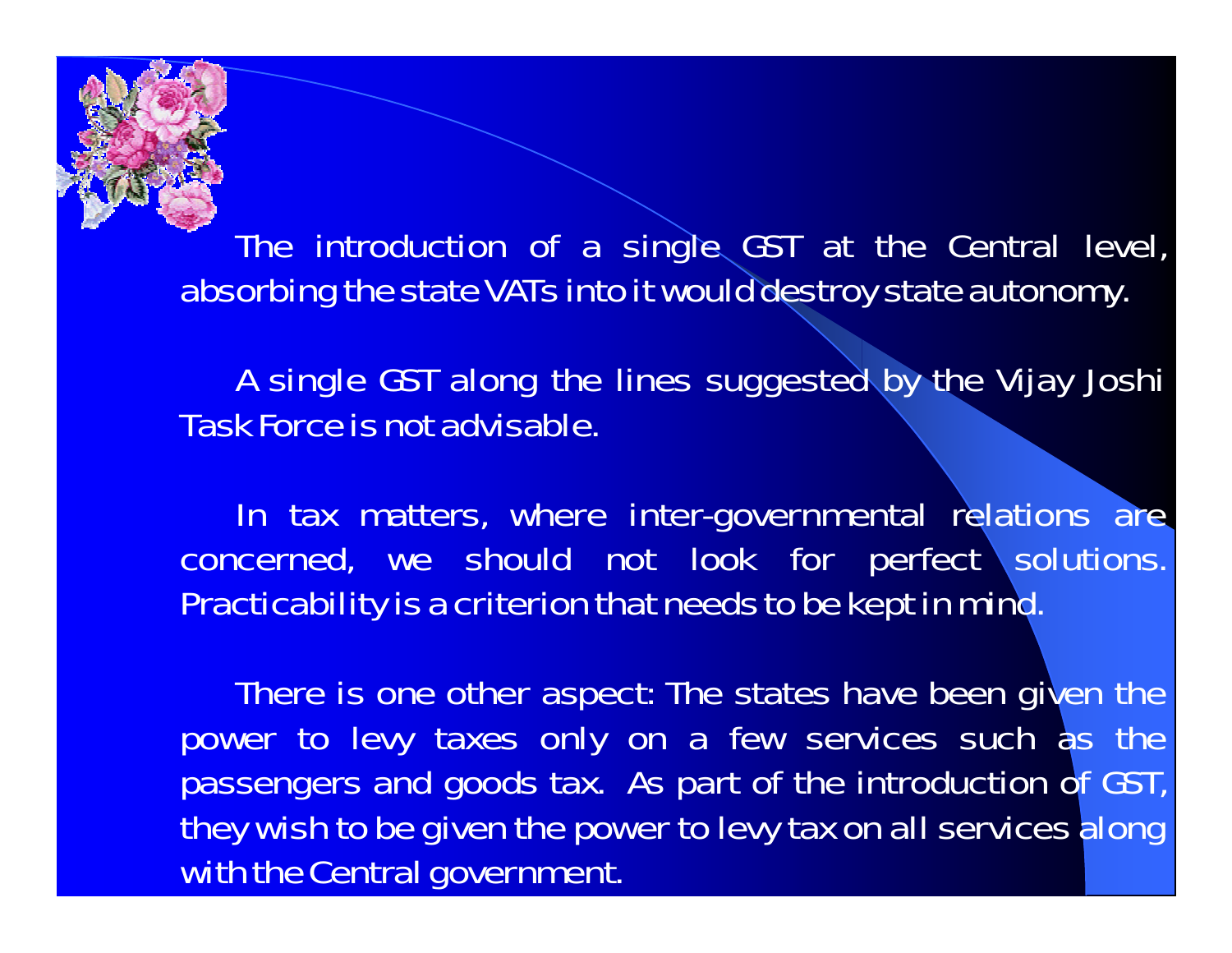

We have argued earlier that the Central government may be empowered to levy goods tax only at the manufacturing stage. Similarly, we argue here that the states may be allowed to levy tax only on services sold generally internally – i.e. within the states, not inter-state services like railways, airways and transport. Taxes on these services may be levied by the central government and a part of it may be given to the states.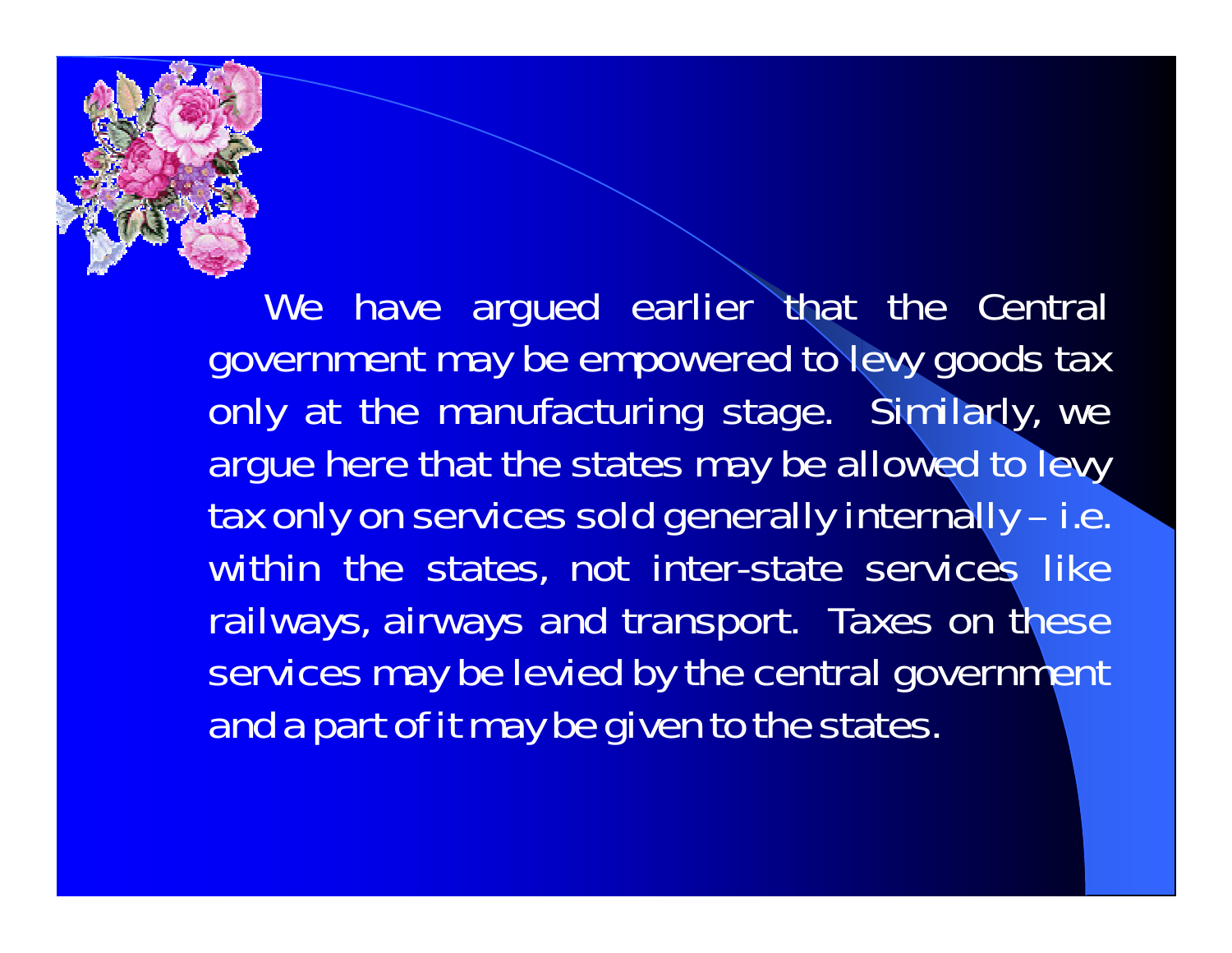By limiting the reforms to these changes only : We will

a) prevent the Central Government from raising a very high proportion of GST, cutting into tax autonomy of the states and their power to experiment

b) Avoid having to add substantially to the strength of tax collectors in order to collect tax at wholesale and retail stages, and

c) Avoid making the system of taxing services very complicated.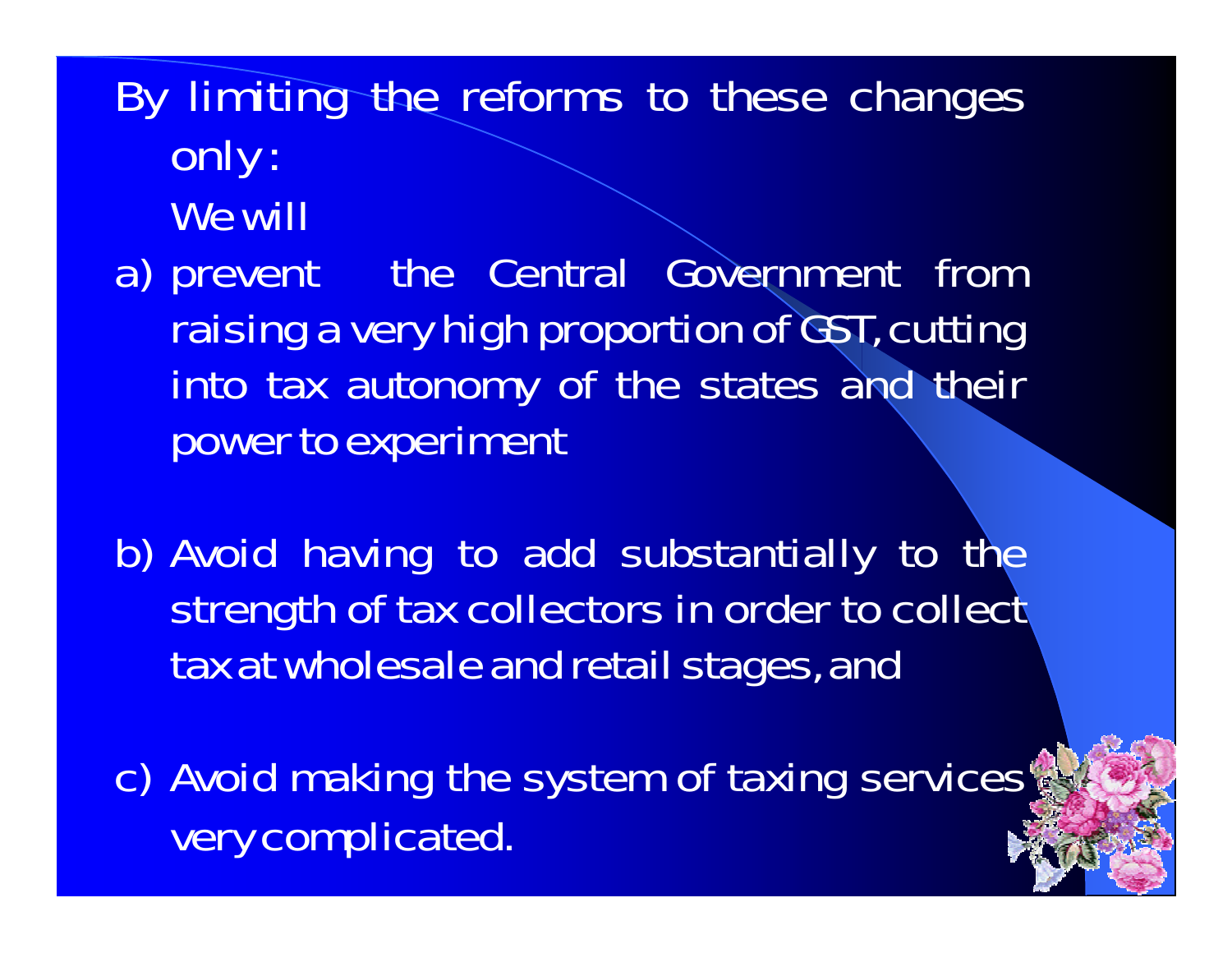Two final points:

1) The current average rate of Cenvat is 16 per cent. The states are trying to have an average rate of 12.5 per cent for State VAT.

Now, of course, Cenvat is applied only to the manufacturing stage, there are many exemptions and the states are not taxing most services.

For a comprehensive GST, an average rate of 28.5 per cent would be too high.

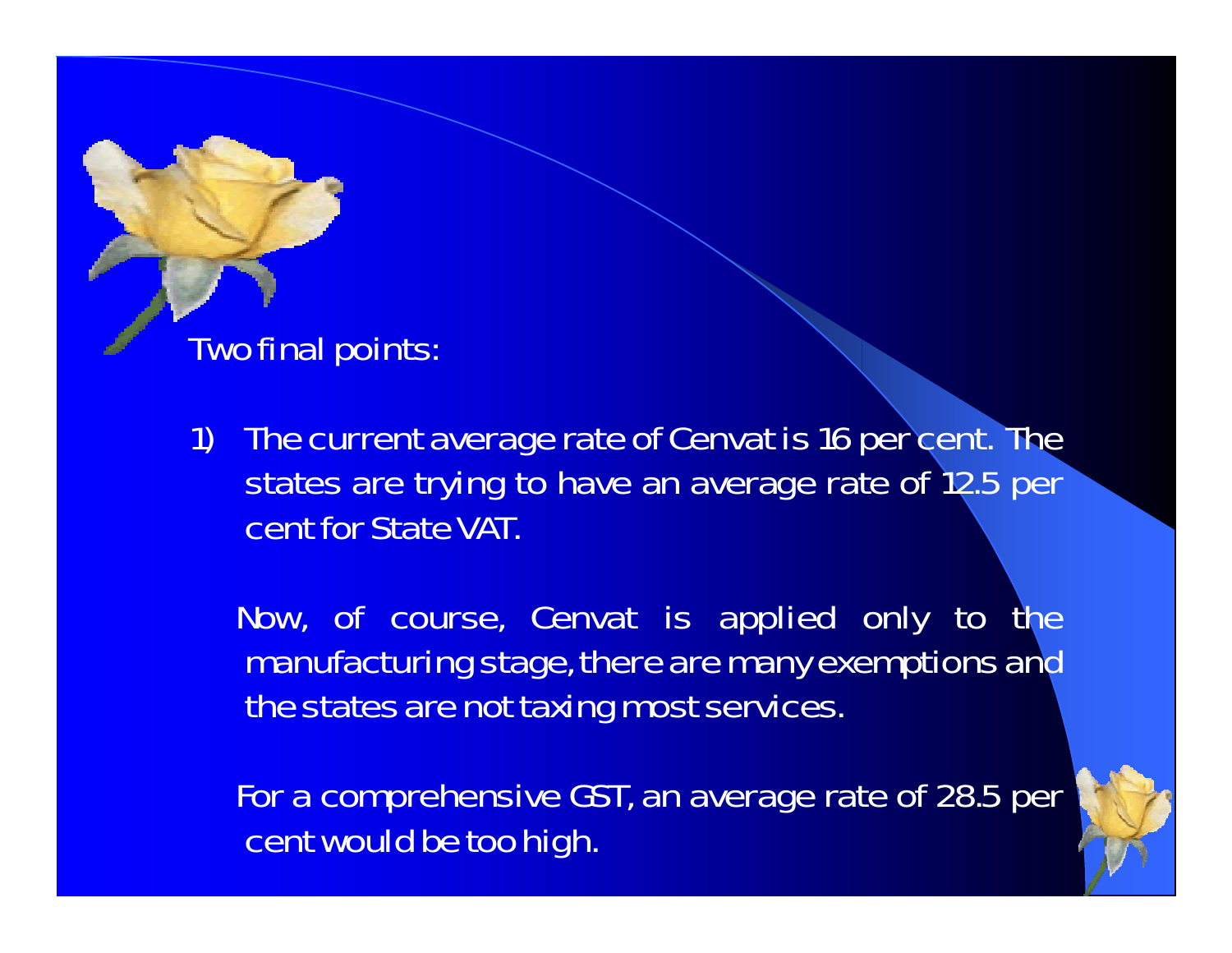Simultaneously, with the settling of the GST format, an attempt should be made to put the taxation of petroleum products on a national footing. Taxation of petroleum products must be made part of GST. The states could be allowed to levy this part. An additional non-rebatable levy should be levied by the central government as a regulatory measure.